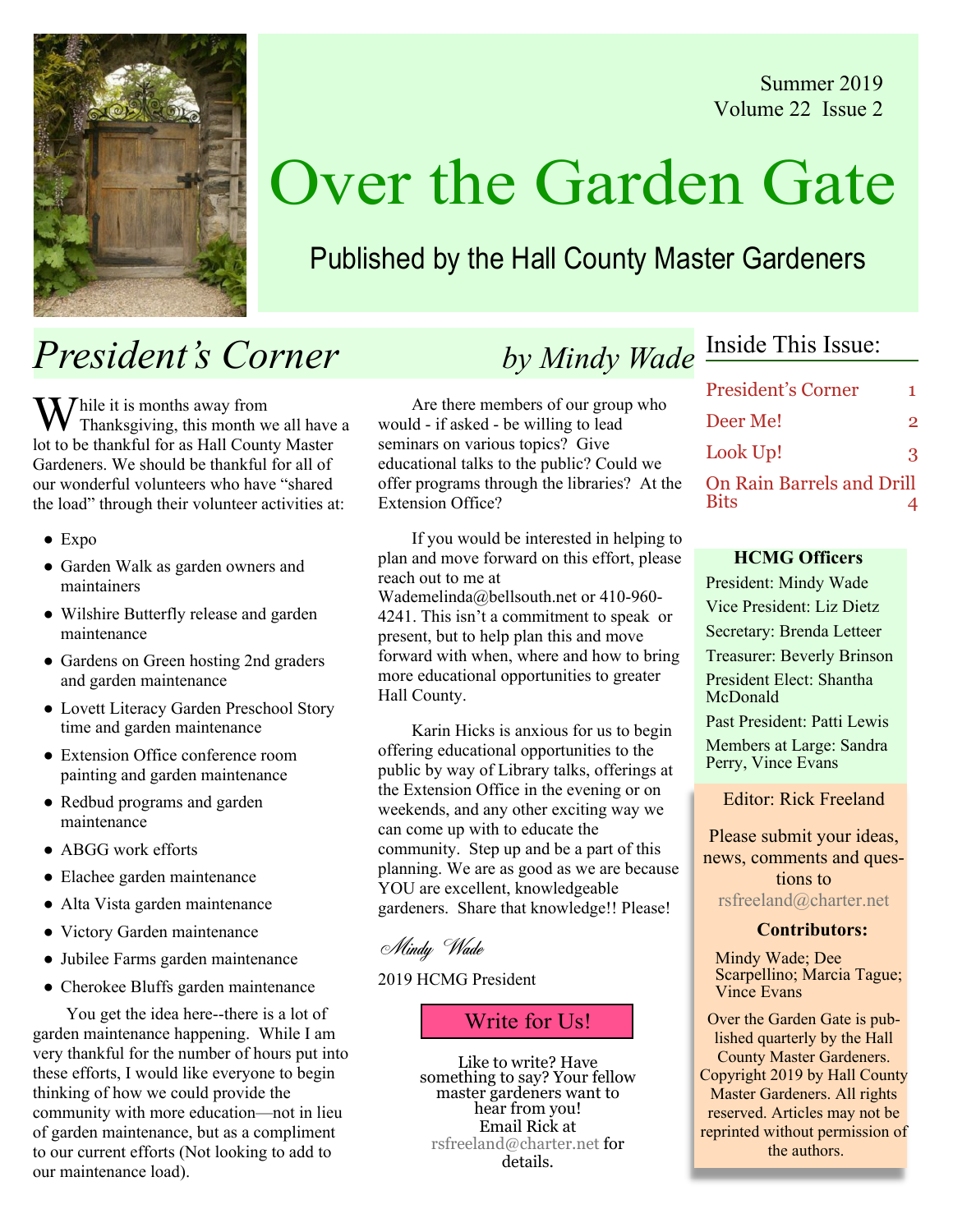## Deer Me! by Dee Scarpellino

 $\prod$ allelujah!<br>Spring has sprung: Hearts are a burstin', birds are a singin', the sun is a shinin' (at last) after a monsoon of a winter. Plants that were a floatin' are now trying to cling to wet soil so they can finally flourish. Bees are a buzzin', especially the native ones. Bees such as mason and leaf-cutter bees are busy pollinating any blossom that is available, especially apple trees and blueberry bushes.

I wonder where the enemies of my garden are lurking. As I sit on my deck overlooking what I laughingly call my garden site, I am trying to decide to do or not to do. Bambi and his relatives simply devastated my yard and garden the previous summer. They had the nerve to eat my tomatoes. I had done just what Ron B. told me to and they were awesome. What animal would eat these prized tomatoes? My deer that's who. Nothing has been sacred. Azalea leaves disappeared, even tender holly leaves were devoured. Any shrub

that would hold still long enough had their leaves eaten.

In my innate paranoia I envision Bambi and company watching me from the bushes and waiting to see when I am going to plant their evening buffet.



Thinking and hoping I will plant green beans, okra, melons and a cob or two. Yet they have the nerve to "huff" at me as I survey the damage they have done.

Odocoileus virgianus, as whitetail deer are formally known, live in a herd of 12 on my small property. No I am not telling any hunters where I live. Although they devastate my yard they are so interesting to observe. It is great fun to watch their babies run and play, watching their spots disappear as they

become young does and bucks.

Yes, I do feed them apples and carrots on occasion, so I create my own issues but the bottom line is I am not dependent on my garden for food . It's a "just to see if I can grow it garden." I will continue to support the local economy for my fruits and vegetables.

### Deer trivia:

Georgia is the 10<sup>th</sup> leading state in white tail deer hunting. No. 1 is Kentucky with an 84% chance of procuring a Booner deer. All of you hunters need to gas up and pack up and head to the bluegrass state before they are gone. Try a caravan, it's cheaper and easier.

After hours of research on how to get rid of deer, I have come to the conclusion there is no true deterrent. Human hair, urine, Irish spring DO NOT WORK! Water sprinklers may work, until the deer get used to it. I'm thinking about buying a paintball gun and marking them so I will know who the biggest offenders are. It will also help encourage

them to go to my neighbors yard.

Coyote urine may work, but how in the world do you get a sample? Any ideas?

The only thing that will work is a 10 foot fence…try and cost that out!!

So after numerous sleepless nights I have made my decision. I will surrender. Level my garden and plant wildflowers for my bees. I also know that deer will eat anything if they get hungry enough. Pray for my wildflowers, my bees and nature and remember the deer were here before we were. Make room for them.

NOTE; A Booner deer is a buck that scores over 170 typical or 195 atypical points on his rack.

## What the Heck? **Brevideciduous**

A plant that loses all of its leaves briefly, so that it is leafless for only a short time, e.g. approximately two weeks.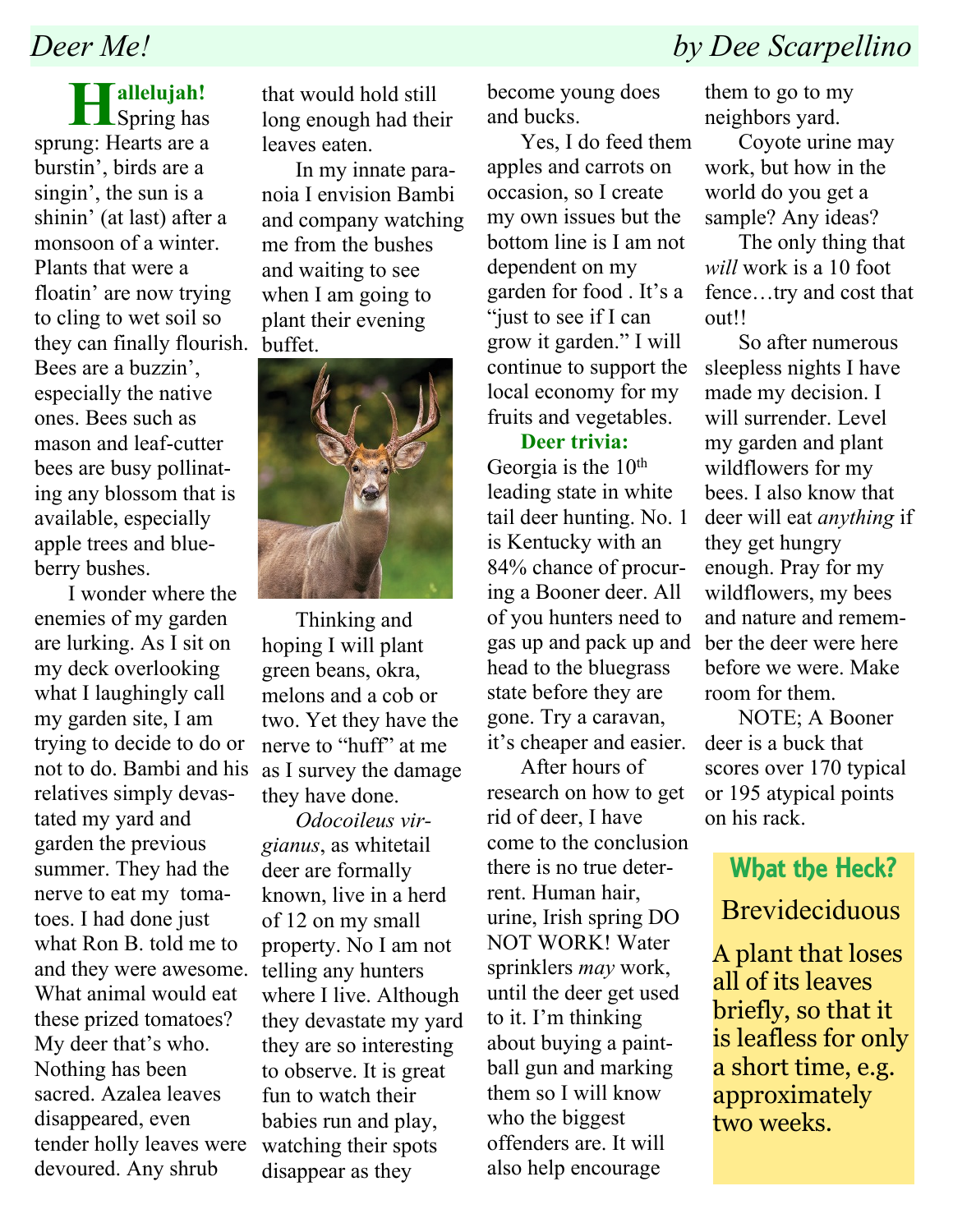$\sum$  hen in a forest of the same species of mature trees, look straight up to the canopy and you might be fortunate enough to experience the phenomenon called "crown shyness". Other terms for this are "canopy disengagement" and "intercrown spacing", but those words aren't nearly as intriguing as crown shyness!

that this spacing between the tree canopies could be caused by the wind. The wind skillfully prunes off young shoots when branches forcefully touch thereby reducing lateral growth. Research has shown that the constant abrasion of the growth nodules disrupts bud tissue so much that they fail to continue to grow. There is



This most commonly happens within stands of trees of the same age and the same species. When the crowns of fully grown trees don't touch, ribbons of sunlight between the tree canopies make a map of their boundaries and create fantastic designs against the sky.

Scientists have been studying possible and probable causes behind this phenomenon since the 1920's. It has been noted

also the matter of 'tree intelligence'. Trees have a tendency to reduce competition with adjacent trees by maintaining space between branches.

Trees are stationary; they can't relocate! A tree must find everything it needs and defend itself while remaining fixed in place. Trees need light to grow, of course.

In certain species, the tree will sense the amount

## Look Up! by Marcia Tague

of light available for itself and its neighboring trees. Plants contain photoreceptors that are sensitive to certain regions of the light spectrum which enables them to detect how close their neighbors are. Their goal is to avoid being overcome by shade; they must have their share of the sun for photosynthesis. Each tree forces its neighbors into a situation that maximizes its own collection of life-giving resources and minimizes competition that would be harmful.

It is still not known for sure if crown shyness happens by accident or by design but it seems to be the result of an agreement between 'rooted' competitors with limited options. Smithsonian describes it as "a giant backlit jigsaw puzzle. A thin bright outline of light isolates each tree from the others". I prefer to think that the beautiful patterns that crown shyness creates are by design…by Mother Nature.